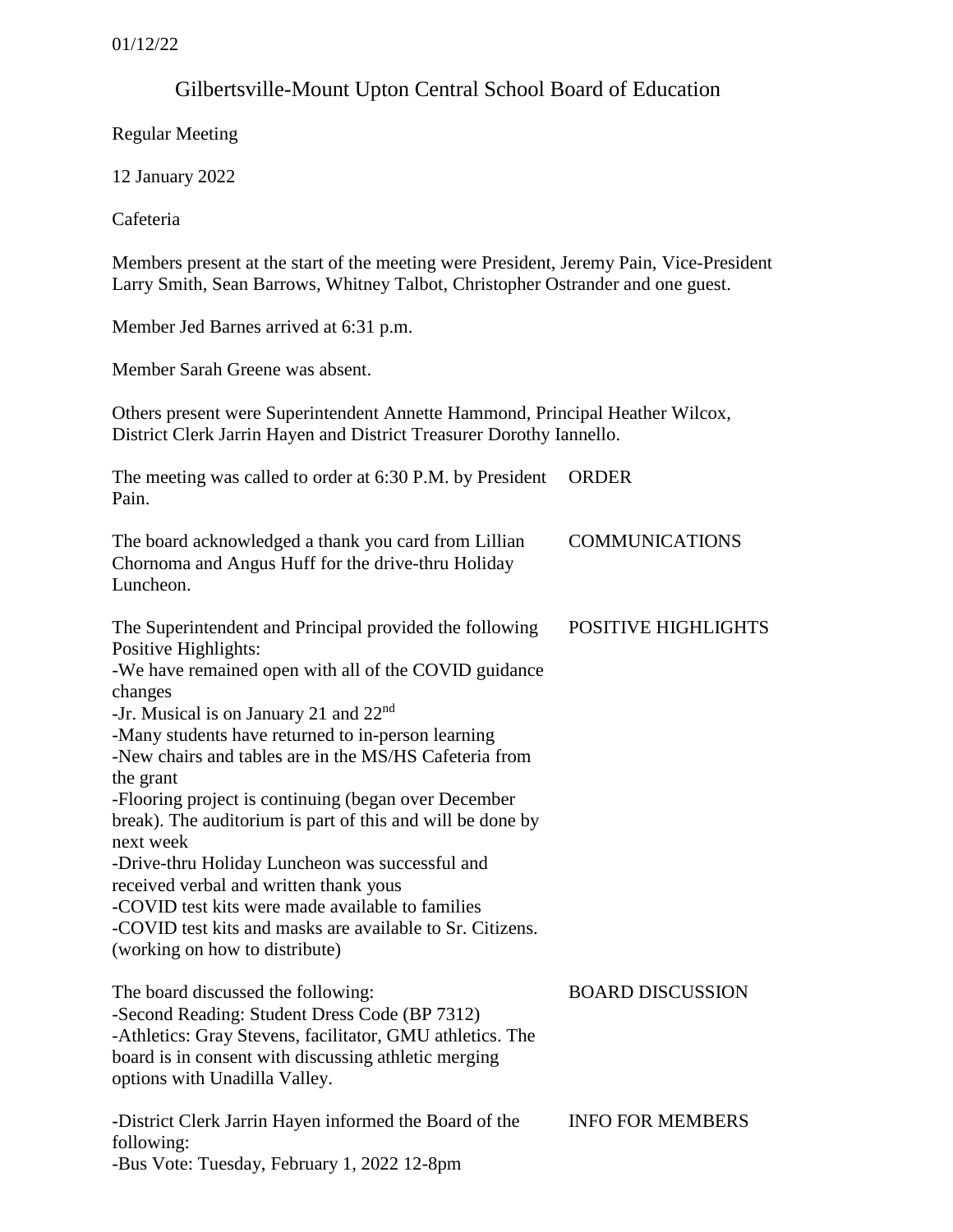#### 01/12/22

-Board of Education Scholarship fundraiser (School Store). -CASSC School Boards Institute Workshop, "Board Officers Academy: Improving Board Leadership for All Students" on February 11, 2022 virtually. -Board Member Terms -CSEA Negotiations will begin end of February/beginning of March -Legislative Breakfast will be virtual on Saturday, February 5, 2022 from 8:30am-12:00pm. No topics were raised from the floor. Minutes from the 15 December 2021 regular meeting were MINUTES unanimously approved on a motion by Talbot, seconded by Barrows. For the motion six, opposed none. Motion carried. The proposed 12 January 2022 Regular Consent Agenda was unanimously adopted as amended on a motion by Barnes, seconded by Talbot. For the motion six, opposed none. Motion carried. Board Member Barrows made the motion, seconded by Board Member Ostrander, RESOLVED: Upon the recommendation of the Superintendent of Schools, to accept/approve the 12 January 2022 CSE/CPSE Consent Agenda. The meeting dates include December 15, 2021. For the motion six, opposed none. Motion carried. Board Member Smith made the motion, seconded by Board Member Talbot, RESOLVED: Upon the recommendation of the Superintendent of Schools, to accept/approve the 12 January 2022, Financial Consent Agenda as amended. For the motion six, opposed none. Motion carried. **Financial Reports**  To accept the financial reports for December 2021. Board Member Barnes made the motion, seconded by Board Member Barrows, RESOLVED: Upon the recommendation of the Superintendent of Schools, to accept/approve the 12 January 2022, Personnel Consent Agenda as amended. For the motion six, opposed none. Motion carried. **Election Officials**  Section 1. To approve the following election officials for the Special District Meeting/Bus Vote to be held on 01 PUBLIC COMMENT AGENDA CSE/CPSE CONSENT FINANCIAL CONSENT AGENDA PERSONNEL CONSENT AGENDA

February 2022 from Noon to 8:00 P.M.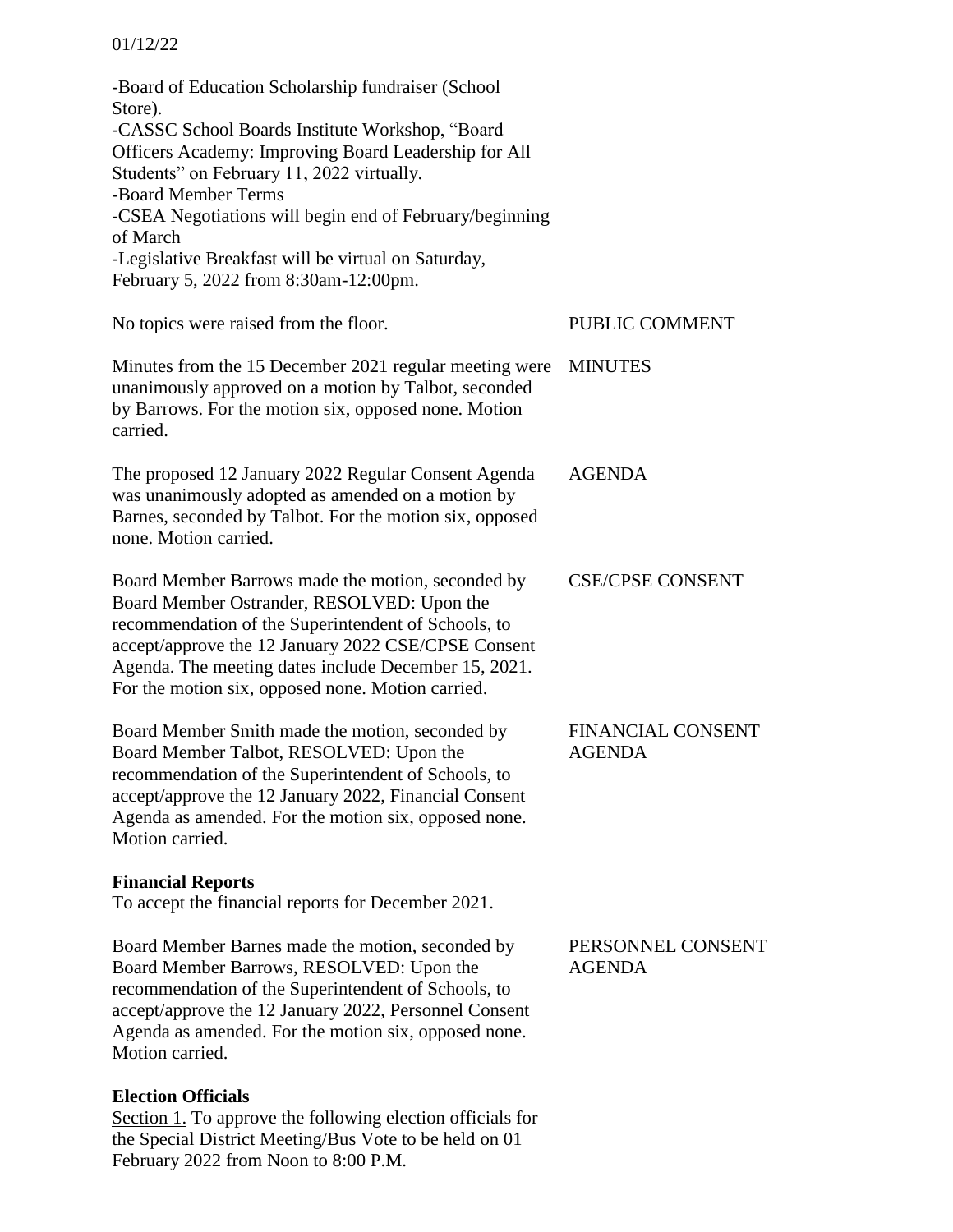#### 01/12/22

Chief Election Inspector: Donald Clapp Election Inspector: Sally Sadlocha Section 2. Compensation of appointed election officials is set at \$100.00. The hours assigned include one-half hour orientation, which will be considered time worked, as will additional time spent counting votes after the polls close. Section 3. The District Clerk is authorized to fill any vacancies in these positions which may occur prior to the date of the vote. Section 4. Duties of each position are as prescribed by Education Law and the District Clerk. Section 5. The District Clerk is directed to inform each election official of their appointment, and to provide each

election official with a copy of the appropriate list of duties and necessary instruction in their duties. Section 6. All Election Inspectors/Clerks are asked to remain/return to count ballots, after the polls close.

#### **Substitute**

To appoint the following as **non-certified** substitutes for the 2021-2022 school year, effective January 3, 2022: Emily Hammond Natalie Pistor

## **Resignation**

To approve the resignation of Tyler Lindsley, Aide, effective end of day January 21, 2022.

## **Substitute Driver (van/car)**

To appoint Althea Levenson as substitute van/car driver, effective January 13, 2022, pending fingerprint clearance.

## **Bus Driver Trainee**

To approve Althea Levenson as a bus driver in training, effective January 13, 2022, pending fingerprint clearance.

#### **Mechanic/Bus Driver**

To appoint Matthew Wheeler as full-time bus mechanic/driver, per terms or employment, effective January 24, 2022, pending fingerprint clearance.

#### **Resignation**

To accept the resignation of Andrew Rudnitsky as Bus Driver Trainee, effective January 7, 2022.

Board Member Barrows made the motion, seconded by Board Member Ostrander, RESOLVED: Upon the recommendation of the Superintendent of Schools, to accept/approve the 12 January 2022, New Items Consent Agenda. For the motion six, opposed none. Motion carried.

NEW ITEMS CONSENT AGENDA

.